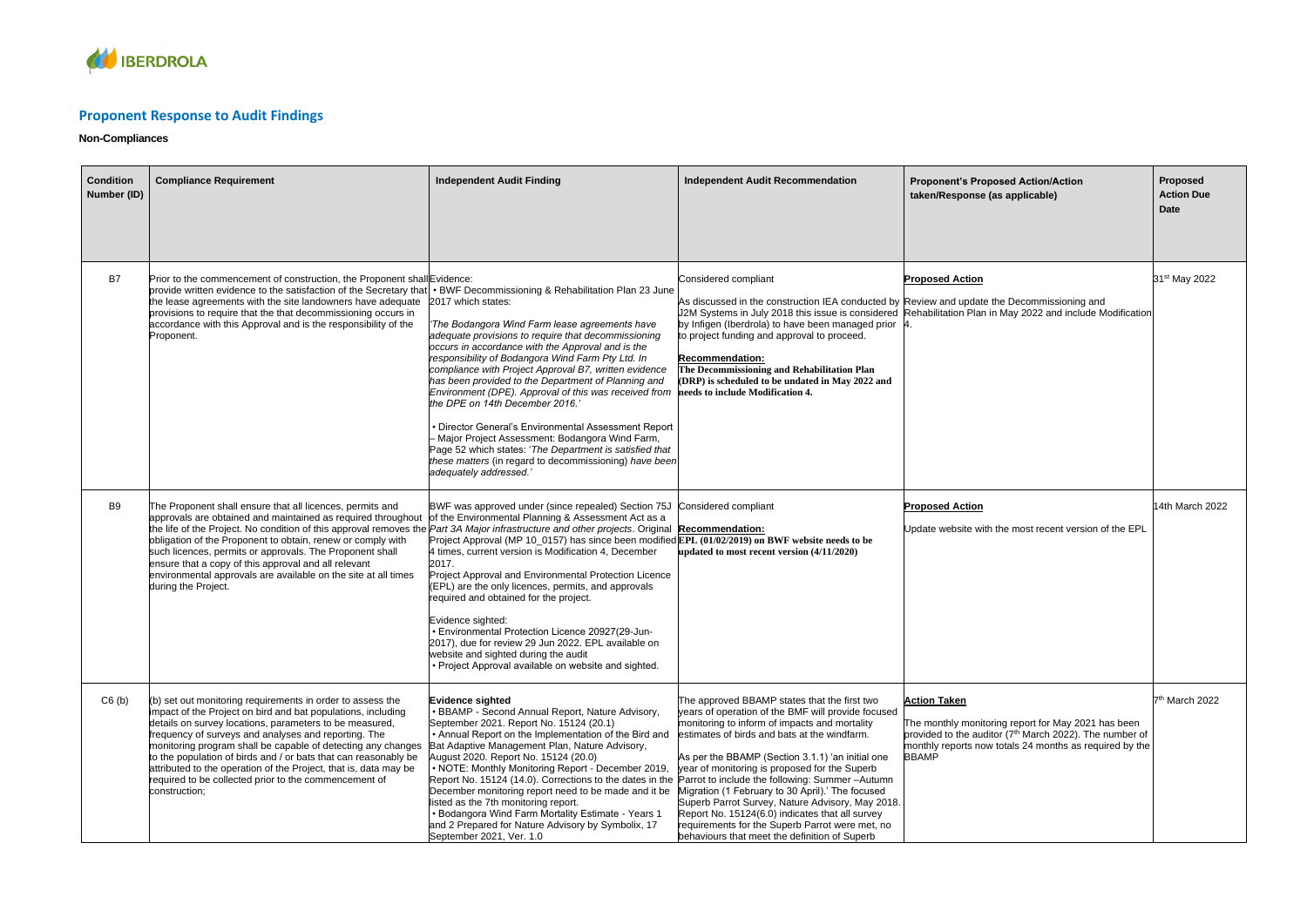| <b>Proposed Action</b>                                                                                                                                                                                                           | 30 <sup>th</sup> April 2022 |
|----------------------------------------------------------------------------------------------------------------------------------------------------------------------------------------------------------------------------------|-----------------------------|
| Engage NGH Environmental to update The Biodiversity<br>Offset Package with the additional information<br>demonstrating how offset obligations have been met<br>through payment into the BCT. Provide updated<br>document to DPI. |                             |



| Parrot 'risk' behaviour were recorded during the<br>surveys at Bodangora Wind Farm. No mortalities of<br>Monthly monitoring report May 2021 not evidenced.<br>Superb Parrots were recorded during the two-year<br>The addition of this report would total 24 months (2)<br>years) of monitoring.<br>monitoring period. The risk posed to Superb Parrot<br>from the BWF is assessed as low. The survey,<br>results and findings of this report are satisfactory.<br>No further recommendations.<br>Pre and Post-construction surveys were<br>undertaken for the Grey-crowned babbler (GCB).<br>During monitoring no GCB were detected as<br>mortalities during two years of carcass monitoring.<br>There is no evidence of 'indirect' impact on this                                                                                                                                                                                                                                                                                                                                                                                                                                                                                                                                                                                                                                                                                                                                                                                                                                                                                                                                                                                                                                                                                                                                                                                                                                                                                                                                                                                                                                                                                                                                                                                                                                                                                                                                                                                                                                                                                                                                                                                                                                                                                                                                                                                                                                                                                                                                                                                                                                                                                                                                                                                                                                                                                                                                                                                                                                                                                                                                                                                                                                                                                                                                                                                                                                  |                                                                  |
|--------------------------------------------------------------------------------------------------------------------------------------------------------------------------------------------------------------------------------------------------------------------------------------------------------------------------------------------------------------------------------------------------------------------------------------------------------------------------------------------------------------------------------------------------------------------------------------------------------------------------------------------------------------------------------------------------------------------------------------------------------------------------------------------------------------------------------------------------------------------------------------------------------------------------------------------------------------------------------------------------------------------------------------------------------------------------------------------------------------------------------------------------------------------------------------------------------------------------------------------------------------------------------------------------------------------------------------------------------------------------------------------------------------------------------------------------------------------------------------------------------------------------------------------------------------------------------------------------------------------------------------------------------------------------------------------------------------------------------------------------------------------------------------------------------------------------------------------------------------------------------------------------------------------------------------------------------------------------------------------------------------------------------------------------------------------------------------------------------------------------------------------------------------------------------------------------------------------------------------------------------------------------------------------------------------------------------------------------------------------------------------------------------------------------------------------------------------------------------------------------------------------------------------------------------------------------------------------------------------------------------------------------------------------------------------------------------------------------------------------------------------------------------------------------------------------------------------------------------------------------------------------------------------------------------------------------------------------------------------------------------------------------------------------------------------------------------------------------------------------------------------------------------------------------------------------------------------------------------------------------------------------------------------------------------------------------------------------------------------------------------------------------------------------------------------------------------------------------------------------------------------------------------------------------------------------------------------------------------------------------------------------------------------------------------------------------------------------------------------------------------------------------------------------------------------------------------------------------------------------------------------------------------------------------------------------------------------------------------------|------------------------------------------------------------------|
| species by the operation of the BWF. The risk<br>posed to GCB from the BWF is assessed as low.<br>The survey, results and findings of this report are<br>satisfactory. No further recommendations.<br>Two years of carcass monitoring has yielded little<br>meaningful data from a total of 68 insectivorous bat<br>carcasses located - a significant number of<br>mortalities may have gone unnoticed during these<br>carcass detection surveys.<br>The reporting period coincided with drought,<br>regional fires, heavy summer rains and a regional<br>rodent plague. It is unclear whether highly mobile<br>raptor species found on site were responding to<br>regional conditions or increased food supply or not.<br>The report states that it is unknown whether they<br>will continue to occupy and/or abandon the BWF<br>area in future when conditions change.<br>Considered compliant                                                                                                                                                                                                                                                                                                                                                                                                                                                                                                                                                                                                                                                                                                                                                                                                                                                                                                                                                                                                                                                                                                                                                                                                                                                                                                                                                                                                                                                                                                                                                                                                                                                                                                                                                                                                                                                                                                                                                                                                                                                                                                                                                                                                                                                                                                                                                                                                                                                                                                                                                                                                                                                                                                                                                                                                                                                                                                                                                                                                                                                                                     |                                                                  |
| C7<br>Following final design, and prior to commencement of<br>Evidence sited:<br>The Biodiversity Offset Package (BOP) for the<br>construction in areas requiring native vegetation clearing, or as<br>proposal was developed as per this condition and<br>otherwise agreed to by the Secretary, the Proponent shall<br>Biodiversity Offset Package 23/02/2018 available on<br>in consultation with the OEH to offset the impact of Engage NGH Envir<br><b>BWF Website</b><br>develop and submit a Biodiversity Offset Package for the<br>3 hectares of native vegetation (as per Section B3). Offset Package wit<br>approval of the Secretary. The Package shall detail how the<br>The BOP has been approved by the Secretary and demonstrating how<br>ecological values lost as a result of the Project will be offset.<br>is available on the proponent's website.<br>Letter from the Mike Young on behalf of the secretary<br>The Biodiversity Offset Package shall be developed in<br>on 24/11/2017 stating approving the increase in clearing<br>consultation with the OEH and shall (unless otherwise agreed<br>limit and the BOP<br>The sequence for calculating and fulfilling the<br>by the Secretary) include, but not necessarily be limited to:<br>offsetting requirement occurs as follows:<br>Letter from Infigen to the Biodiversity Conservation<br>(a) the identification of the extent and types of habitat that<br>1. Infigen developed the approved Biodiversity<br>Trust (BCT) with the following attachments:<br>would be lost or degraded as a result of the final design of the<br>Cover letter from Infigen to the BCT dated 09/10/2018 Offset Package (BOP) under the Biobanking<br>Scheme which concluded the project needed 40<br>Project;<br>2. Application form for payment into the Biodiversity<br>credits of PCT281 and 73 credits of PCT266<br>Conservation Fund by Infigen dated 08/10/2018<br>$(PCT = plant community type)$<br>(b) the objectives and biodiversity outcomes to be achieved<br>3. Statement of assessment of reasonable equivalence<br>(including 'improve or maintain' biodiversity values), and the<br>of biodiversity credits from OEH to BWF dated<br>adequacy of the proposed offset considered;<br>2. Initially Infigen was going to enter into a<br>3/08/2018<br>Biobanking agreement and establish an offset area<br>4. Biodiversity Offset Payment Calculator results dated<br>within 'Glen Oak' to offset the credit requirement<br>$(c)$ the final suite of the biodiversity offset measures selected<br>01/08/2018<br>and secured, including but not necessarily limited to:<br>5. Project boundary shape file<br>an offset proposal which is supported by a suitable metric<br>3. In 2017 the change in legislation meant the<br>method (such as the Biobanking Assessment Methodology);<br>Biobanking Assessment Methodology (BBAM) was<br>Section 6.33 certificate Statement confirming paymen<br>ii. details of the relative condition and values of communities on<br>replaced by the Biodiversity Assessment Method<br>into the BCF for an offset obligation dated 31/8/2018<br>(BAM)<br>the offset site in comparison to those to be impacted, including<br>which is used to demonstrate to the consent authority<br>all areas of derived native grassland in moderate to good<br>that this biodiversity credit obligation has been met.<br>4. Infigen (Tim Maddever) then consulted with OEH<br>condition; and<br>iii. proposed management actions and expected gains;<br>and chose to pay into the Biodiversity Conservation<br>Fund (BCF) under BAM rather than enter into the<br>(d) the monitoring requirements for compensatory habitat works<br>biobanking agreement<br>and other biodiversity offset measures proposed to ensure the<br>outcomes of the package are achieved, including:<br>5. OEH then calculated a 'reasonable equivalence'<br>of biodiversity credits and decided that 40 credits | <b>Proposed Action</b><br>through payment in<br>document to DPI. |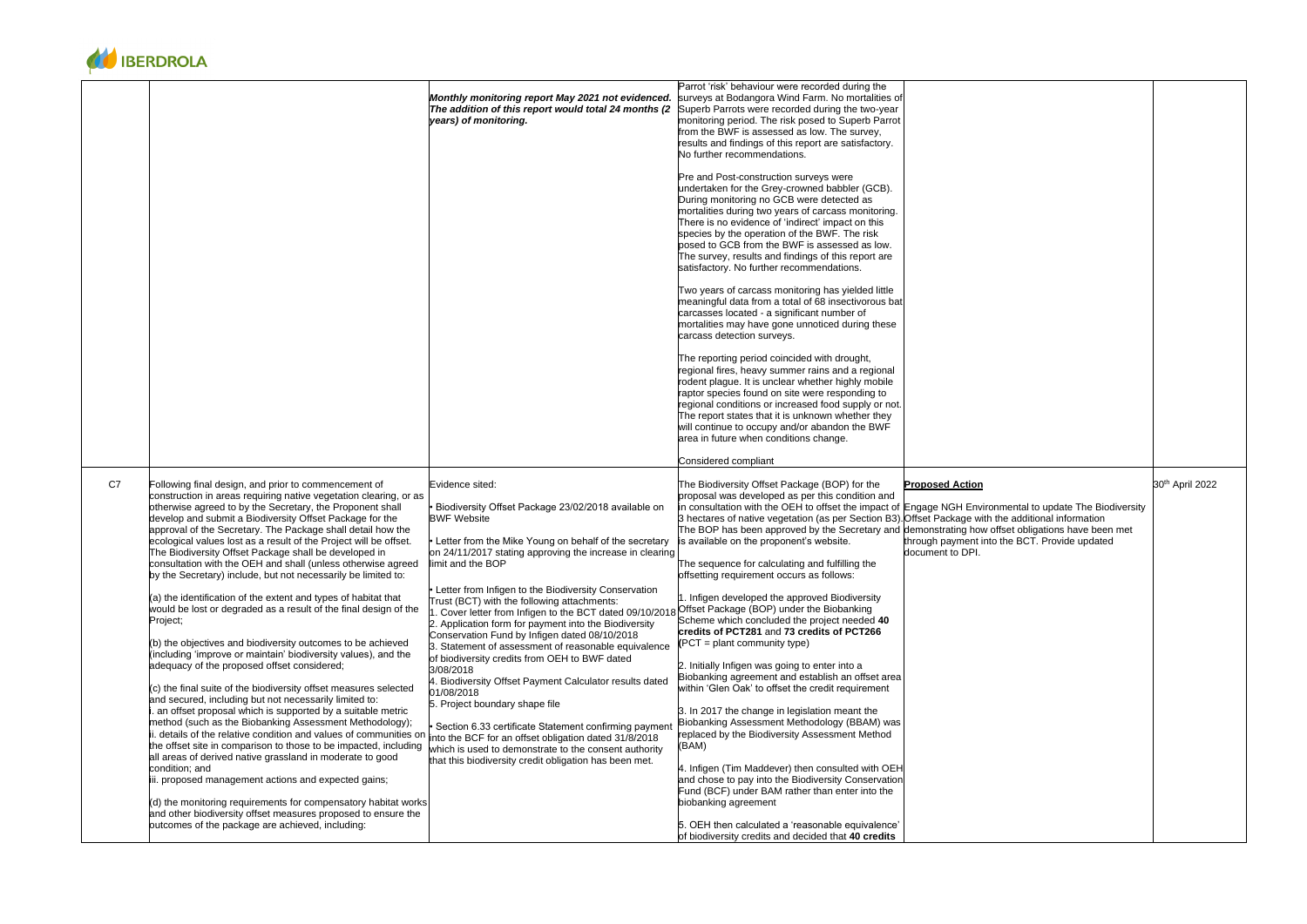

|    | the monitoring of the condition of species and ecological<br>communities at offset locations;<br>ii. the methodology for the monitoring program(s), including the<br>number and location of offset monitoring sites, and the<br>sampling frequency at these sites; and<br>iii. provisions for the annual reporting of the monitoring results<br>for a set period of time as determined in consultation with the<br>OEH;<br>$(e)$ timing and responsibilities for the implementation of the                                                                                                                                                                                                                                                                                                                                                                                                                                                                                                                                                                                                                                                                                                                                                                                                                                                                        | of PCT281 and 56 credits of PCT266 was needed<br>to be offset for the project<br>6. Infigen paid the into the BCT for this offset<br>obligation (\$254,451.42 on 31/8/2018)<br>7. The offset obligation has been met; no further<br>action is required.<br>Considered Compliant.                                                                                                                                                                                                                                                                                                                                                                                                                                                                                                                                           |                                                                                                                                                                              |
|----|-------------------------------------------------------------------------------------------------------------------------------------------------------------------------------------------------------------------------------------------------------------------------------------------------------------------------------------------------------------------------------------------------------------------------------------------------------------------------------------------------------------------------------------------------------------------------------------------------------------------------------------------------------------------------------------------------------------------------------------------------------------------------------------------------------------------------------------------------------------------------------------------------------------------------------------------------------------------------------------------------------------------------------------------------------------------------------------------------------------------------------------------------------------------------------------------------------------------------------------------------------------------------------------------------------------------------------------------------------------------|----------------------------------------------------------------------------------------------------------------------------------------------------------------------------------------------------------------------------------------------------------------------------------------------------------------------------------------------------------------------------------------------------------------------------------------------------------------------------------------------------------------------------------------------------------------------------------------------------------------------------------------------------------------------------------------------------------------------------------------------------------------------------------------------------------------------------|------------------------------------------------------------------------------------------------------------------------------------------------------------------------------|
|    | provisions of the Package;<br>(f) evidence that the offset(s) has been acquired and / or is<br>permanent and secure prior to the commencement of<br>construction;<br>(g) how securing the site addresses the residual impacts of the<br>action on threatened species;<br>(h) proposed long term funding for management actions as well<br>as roles and responsibilities; and<br>(i) key milestones, performance indicators, corrective actions<br>and timeframes for the completion of all actions outlined in the<br>Package.<br>Land offsets shall be consistent with the Principles for the use<br>of Biodiversity Offsets in NSW (OEH, 2011) and the<br>Environmental Protection and Biodiversity Conservation Act<br>1999 - Environmental Offset Policy. Any land offset shall be<br>enduring and be secured by a conservation mechanism which<br>protects and manages the land in perpetuity. Where land<br>offsets cannot solely achieve compensation for the loss of<br>habitat, additional measures shall be provided to collectively<br>deliver an improved or maintained biodiversity outcome for the<br>region.<br>Where monitoring indicates that biodiversity outcomes are not<br>being achieved, feasible and reasonable remedial actions shall<br>be undertaken to ensure that the objectives of the Biodiversity<br>Offset Package are achieved. | <b>Recommendation:</b><br>The Biodiversity Offset Package needs to be<br>updated with additional information<br>demonstrating how offset obligations have<br>been met through payment into the BCT.                                                                                                                                                                                                                                                                                                                                                                                                                                                                                                                                                                                                                        |                                                                                                                                                                              |
| D4 | Prior to the commencement of construction, or as otherwise<br>agreed by the Secretary, the Proponent shall establish and<br>maintain a new website, or dedicated pages within an existing<br>website, for the provision of electronic information associated<br>with the Project, for the life of the Project. The Proponent shall,<br>subject to confidentiality, publish and maintain up-to-date<br>information on the website or dedicated pages including, but<br>not necessarily limited to:<br>(a) information on the current implementation status of the<br>Project;<br>(b) a copy of the documents referred to under condition B1 of<br>this Approval, and any documentation supporting modifications<br>to this Approval that may be granted;<br>$(c)$ a copy of this Approval and any future modification to this<br>Approval;<br>$(d)$ a copy of each relevant environmental approval / consent,<br>licence or permit required and obtained in relation to the<br>Project;                                                                                                                                                                                                                                                                                                                                                                            | The website is active and can be readily accessed:<br>Considered compliant<br>https://www.infigenenergy.com/our-assets/owned-<br><b>Recommendation:</b><br>Some documents need updating to current<br>renewable-energy-assets/bodangora/<br>versions, dates inserted (since the project<br>shifted from construction to operation), or are<br>overdue for an annual review:<br>EPL license needs most recent version online<br><b>Compliance Tracking Program needs</b><br>updating regarding relevant dates and timing<br>as the project has moved from construction to<br>operation since the program was developed.<br>Also, the reference to the CEMP should be<br>replaced with the OEMP.<br><b>Pollution Incident Response Management</b><br>Plan overdue for annual review<br><b>OEMP</b> overdue for annual review | <b>Proposed Action</b><br>As per B9 - update<br>Update Compliance<br>with latest revision<br>Undertake annual r<br>Undertake annual r<br>revision to DPI<br>Refer C7 for BOP |

| <b>Proposed Action</b><br>As per B9 - update website with latest version of EPL                                                                                                                                  | 30 <sup>th</sup> April 2022 |
|------------------------------------------------------------------------------------------------------------------------------------------------------------------------------------------------------------------|-----------------------------|
| Update Compliance Tracking Program. Update website<br>with latest revision and provide copy to DPI.<br>Undertake annual review of PIRMP<br>Undertake annual review of OEMP and provide latest<br>revision to DPI |                             |
| Refer C7 for BOP                                                                                                                                                                                                 |                             |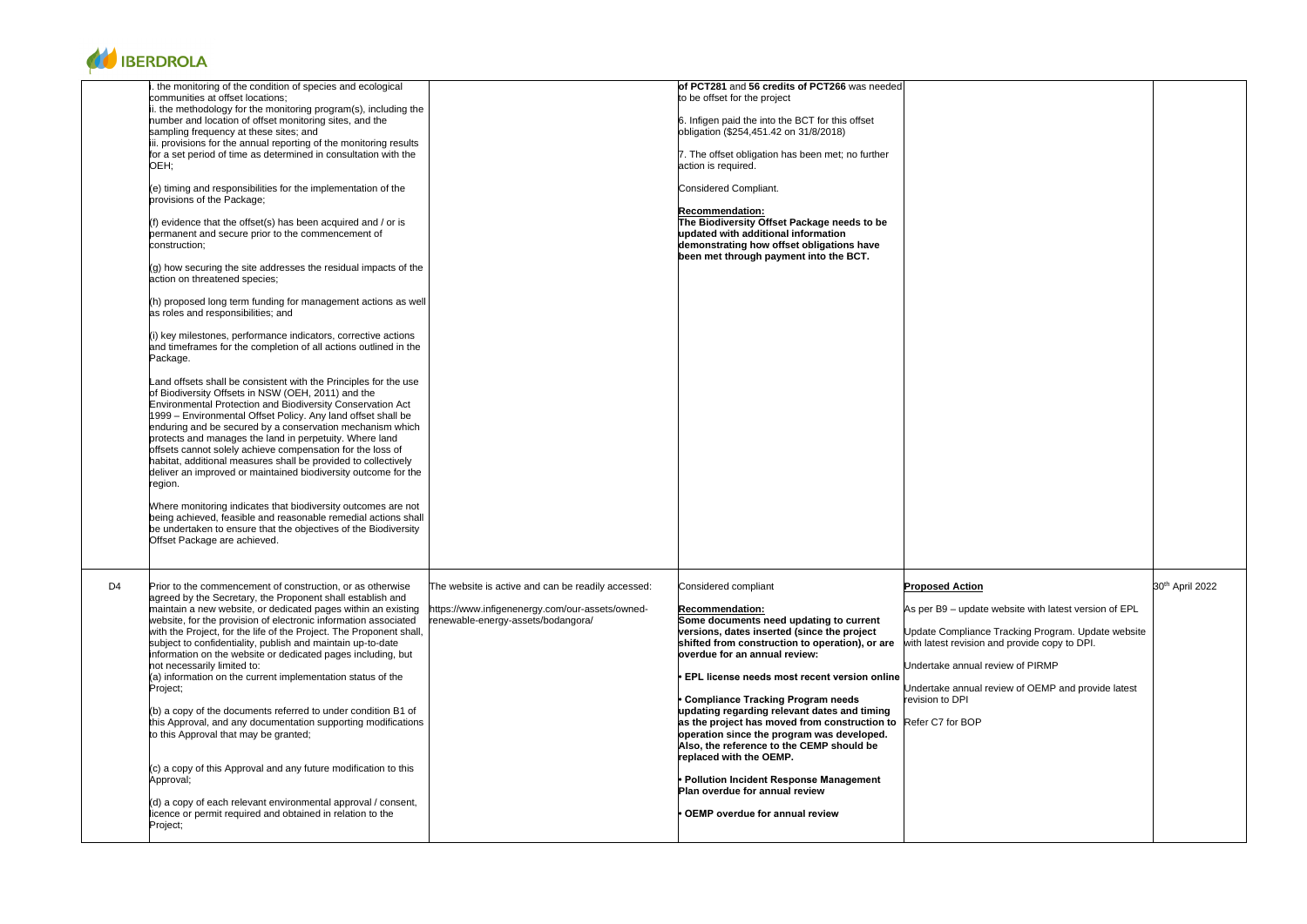

|                | (e) a copy of each current strategy, plan, program or other<br>document required under this Approval;                                                                                                                                                                                                                                                                                                                                                                                                                                                                                                                                                                                                                                                                                                                                                                                                                                                                                                                                                                                                                                                                                                                                                                                                                                                                                                                                                                                                                                                                                                                                                                                                                                                                                     |                                                                                                                                                                                                                                                                                                                                                | <b>Biodiversity Offset Package needs additional</b><br>information demonstrating how offset<br>obligations have been met through payment<br>into the BCT.                                                      |                                                                                                                                                                                          |                             |
|----------------|-------------------------------------------------------------------------------------------------------------------------------------------------------------------------------------------------------------------------------------------------------------------------------------------------------------------------------------------------------------------------------------------------------------------------------------------------------------------------------------------------------------------------------------------------------------------------------------------------------------------------------------------------------------------------------------------------------------------------------------------------------------------------------------------------------------------------------------------------------------------------------------------------------------------------------------------------------------------------------------------------------------------------------------------------------------------------------------------------------------------------------------------------------------------------------------------------------------------------------------------------------------------------------------------------------------------------------------------------------------------------------------------------------------------------------------------------------------------------------------------------------------------------------------------------------------------------------------------------------------------------------------------------------------------------------------------------------------------------------------------------------------------------------------------|------------------------------------------------------------------------------------------------------------------------------------------------------------------------------------------------------------------------------------------------------------------------------------------------------------------------------------------------|----------------------------------------------------------------------------------------------------------------------------------------------------------------------------------------------------------------|------------------------------------------------------------------------------------------------------------------------------------------------------------------------------------------|-----------------------------|
|                | (f) the outcomes of compliance tracking in accordance with<br>condition D5 of this Approval; and                                                                                                                                                                                                                                                                                                                                                                                                                                                                                                                                                                                                                                                                                                                                                                                                                                                                                                                                                                                                                                                                                                                                                                                                                                                                                                                                                                                                                                                                                                                                                                                                                                                                                          |                                                                                                                                                                                                                                                                                                                                                |                                                                                                                                                                                                                |                                                                                                                                                                                          |                             |
|                | (g) details of contact point(s) to which community complaints<br>and enquiries may be directed, including a telephone number, a<br>postal address and an email address.                                                                                                                                                                                                                                                                                                                                                                                                                                                                                                                                                                                                                                                                                                                                                                                                                                                                                                                                                                                                                                                                                                                                                                                                                                                                                                                                                                                                                                                                                                                                                                                                                   |                                                                                                                                                                                                                                                                                                                                                |                                                                                                                                                                                                                |                                                                                                                                                                                          |                             |
| D <sub>5</sub> | The Proponent shall develop and implement a Compliance<br>Tracking Program to track compliance with the requirements<br>of this Approval. The Program shall be submitted to the<br>Secretary for approval prior to the commencement of<br>construction and operate for the life of the Project. The Program<br>shall include, but not necessarily be limited to:<br>(a) provisions for the notification of the Secretary prior to the<br>commencement of construction and prior to the commencement<br>of operation of the Project (including prior to each stage, where This program has been approved.<br>works are being staged);<br>(b) provisions for periodic review of the compliance status of the<br>Project against the requirements of this Approval;<br>$(c)$ provisions for periodic reporting of compliance status to the<br>Secretary, including a Pre-Construction Compliance Report,<br>during construction reporting, and a Pre-Operation Compliance<br>Report;<br>(d) a program for independent environmental auditing in<br>accordance with ISO 19011:2003 - Guidelines for Quality and /<br>or Environmental Management Systems Auditing;<br>(e) mechanisms for recording environmental incidents during<br>construction, and actions taken in response to those incidents;<br>(f) provisions for reporting environmental incidents to the<br>Secretary and relevant public authorities (including Council)<br>during construction and for the life of the Project;<br>(g) procedures for rectifying any non-compliance identified<br>during environmental auditing, and review of compliance or<br>incident management; and<br>(h) provisions for ensuring all employees, contractors and sub-<br>contractors are aware of, and comply with, the conditions of this | The Construction IEA conducted by J2M Systems in<br>2018 states the proponent was compliant with this<br>condition and sighted the submission and approval<br>letters for the Program.<br>The Bodangora Wind Farm compliance tracking<br>program available on the website. This document was<br>reviewed in this 2022 audit.                   | Considered compliant<br><b>Recommendation:</b><br>This document needs updating in regard to<br>relevant dates and timing updated as well as<br>change the reference to the superseded CEMP<br>to current OEMP. | <b>Proposed Action</b><br>As per D4 - update Compliance Tracking Program, add<br>to website and provide copy to DPI.                                                                     | 30th April 2022             |
|                | Approval relevant to their respective activities.                                                                                                                                                                                                                                                                                                                                                                                                                                                                                                                                                                                                                                                                                                                                                                                                                                                                                                                                                                                                                                                                                                                                                                                                                                                                                                                                                                                                                                                                                                                                                                                                                                                                                                                                         |                                                                                                                                                                                                                                                                                                                                                |                                                                                                                                                                                                                |                                                                                                                                                                                          |                             |
| D <sub>9</sub> | Within 3 months of commencing an audit, or unless otherwise<br>agreed by the Secretary, a copy of the audit report must be<br>submitted to the Secretary, and any other NSW agency that<br>requests it, together with a response to any recommendations<br>contained in the audit report and a timetable for the<br>implementation of the recommendations.                                                                                                                                                                                                                                                                                                                                                                                                                                                                                                                                                                                                                                                                                                                                                                                                                                                                                                                                                                                                                                                                                                                                                                                                                                                                                                                                                                                                                                | The 2018 audit was submitted to the Secretary. A letter<br>from Katrina O'Reilly as nominee of the Secretary dated<br>31/8/2018 re: BWF IEA 2018 was sighted. This letter<br>stated<br>The department has reviewed the IEA and considers it<br>to generally satisfy the requirement of Condition D8 of<br>the approval in relation to the IEA. | Considered compliant<br><b>Recommendation:</b><br>As per the letter from the Secretary dated 31/8/2018,<br>the 2018 IEA and IEA action plan should be<br>uploaded to the company website.                      | <b>Proposed Action</b><br>Upload 2018 IEA and action plan to Iberdrola website                                                                                                           | 31 <sup>st</sup> March 2022 |
| F <sub>5</sub> | Disturbance to watercourses and / or associated riparian<br>vegetation shall be rehabilitated to a standard equal to or better DPI (Fisheries) within six months of the cessation of<br>than the existing condition in consultation with the CL&W and<br>DPI (Fisheries) within six months of the cessation of<br>construction activities at the relevant area. Any revegetation                                                                                                                                                                                                                                                                                                                                                                                                                                                                                                                                                                                                                                                                                                                                                                                                                                                                                                                                                                                                                                                                                                                                                                                                                                                                                                                                                                                                          | There is no evidence of consultation with the CL&W and Recommendation:<br>construction activities at the relevant areas.<br>The proponent assumed this was covered by the<br>requirements of Condition F6 which covers all access                                                                                                              | The proponent is recommended to contact CL&W<br>and DPI (Fisheries) regarding this Condition and<br>Report.                                                                                                    | <b>Proposed Action</b><br>Iberdrola Australia will contact both CL&W and DPI<br>provide a copy of the Niche Revegetation Monitoring (Fisheries) to ensure the disturbance created during | 30 <sup>th</sup> April 2022 |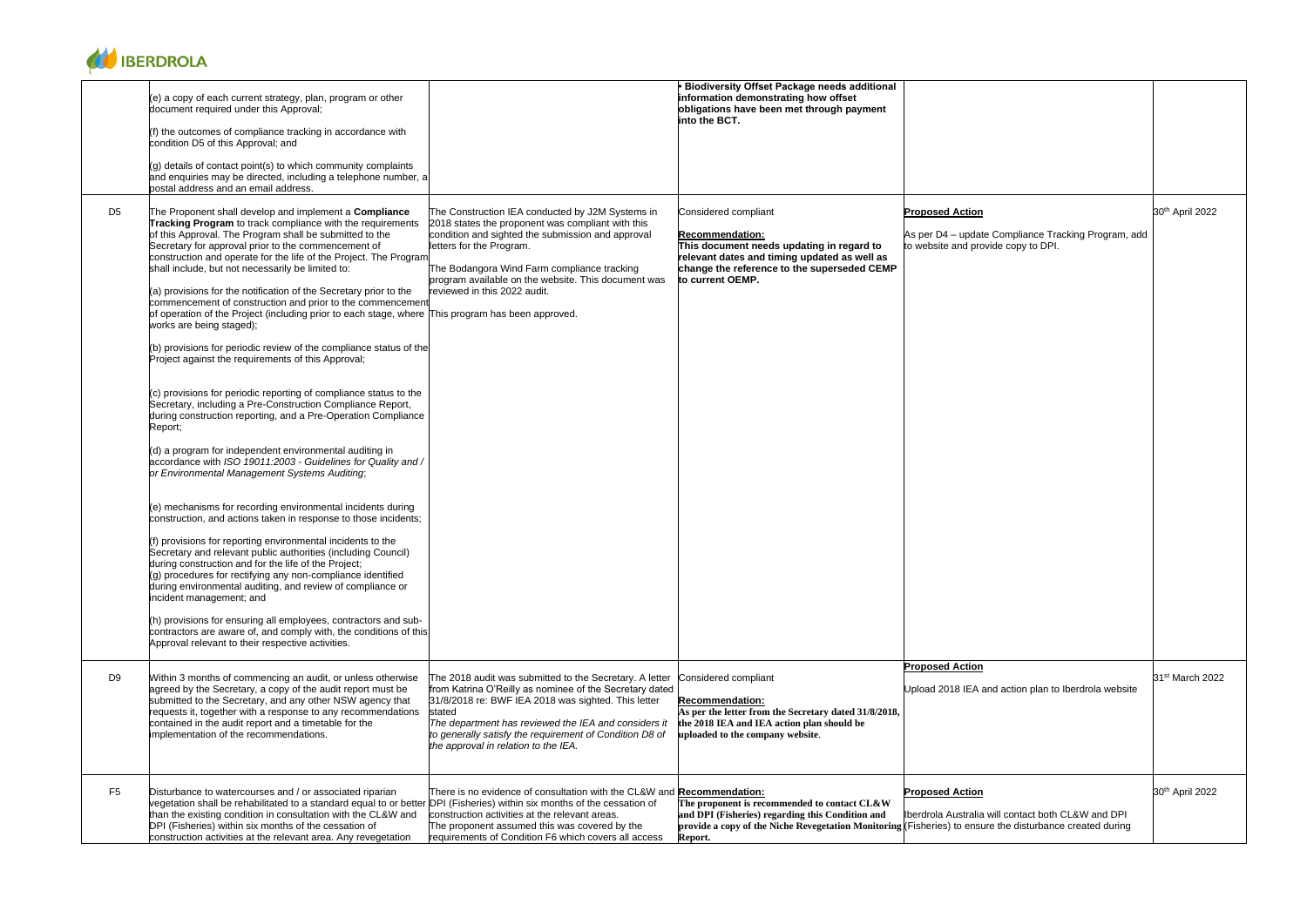| construction to watercourses has been rehabilitated to a<br>standard equal to or better than pre-construction.                                                          |                             |
|-------------------------------------------------------------------------------------------------------------------------------------------------------------------------|-----------------------------|
| This correspondence with these two entities will be<br>communicated with The DPI as required.                                                                           |                             |
| <b>Proposed Action</b>                                                                                                                                                  | 30 <sup>th</sup> April 2022 |
| For clarity, Iberdrola will provide to the DPI the noise<br>monitoring report that was completed post-construction.<br>The OEMP will be updated to reflect this action. |                             |
| <b>Proposed Action</b>                                                                                                                                                  | 30 <sup>th</sup> April 2022 |
| As a part of the annual OEMP review the results of the<br>post-construction noise monitoring will be addressed<br>and noted.                                            |                             |



|                 | measures undertaken shall be monitored and maintained<br>consistent with the requirements of Condition F6.                                                                                                                                                                                                                                                                                                                                                                                                                                                                                                                                                                                                                                                                                                                                                                                                                                                                                                                                                                                                                                                                                                                                                                                                                                                                                                                                                                                                                                                                                                                                                                                                                                                                                                                                                                                                                                                                                                                                                                                                                                                                                                                                                                                                                                                                                                                                                                                                                                                                                | tracks which was assumed to conclude creek crossings<br>on site.<br>Due to the lack of consultation with the relevant parties, Habitat intersect BWF internal roads have been<br>the Proponent has been found to be Non Compliant for <b>indicated on a map, see Photo Reference 13,</b><br>Condition F5.      | Areas which may be of interest to CL&W and<br>DPI where mapped hydro lines and Key Fish<br>Appendix B. Photos of these areas could be<br>provided with consultation.                                                                                                                                                                                                                                                                                                               | construction to water<br>standard equal to or<br>This correspondence<br>communicated with |
|-----------------|-------------------------------------------------------------------------------------------------------------------------------------------------------------------------------------------------------------------------------------------------------------------------------------------------------------------------------------------------------------------------------------------------------------------------------------------------------------------------------------------------------------------------------------------------------------------------------------------------------------------------------------------------------------------------------------------------------------------------------------------------------------------------------------------------------------------------------------------------------------------------------------------------------------------------------------------------------------------------------------------------------------------------------------------------------------------------------------------------------------------------------------------------------------------------------------------------------------------------------------------------------------------------------------------------------------------------------------------------------------------------------------------------------------------------------------------------------------------------------------------------------------------------------------------------------------------------------------------------------------------------------------------------------------------------------------------------------------------------------------------------------------------------------------------------------------------------------------------------------------------------------------------------------------------------------------------------------------------------------------------------------------------------------------------------------------------------------------------------------------------------------------------------------------------------------------------------------------------------------------------------------------------------------------------------------------------------------------------------------------------------------------------------------------------------------------------------------------------------------------------------------------------------------------------------------------------------------------------|----------------------------------------------------------------------------------------------------------------------------------------------------------------------------------------------------------------------------------------------------------------------------------------------------------------|------------------------------------------------------------------------------------------------------------------------------------------------------------------------------------------------------------------------------------------------------------------------------------------------------------------------------------------------------------------------------------------------------------------------------------------------------------------------------------|-------------------------------------------------------------------------------------------|
| F <sub>10</sub> | The Proponent shall:<br>$(a)$ implement best management practice to minimise the<br>construction, operational, decommissioning and road traffic<br>noise and vibration of the project;<br>(b) implement sector management of wind turbines to manage<br>any wind directions or meteorological conditions that are found<br>to result in exceedances of the noise criteria in condition F8;<br>(c) undertake noise monitoring within 3 months of the<br>commissioning of the wind farm, or other timing as may be<br>agreed by the Secretary, to determine whether the project is<br>complying with the relevant conditions of this approval; and<br>(d) carry out further noise monitoring if required by the Secretary, to<br>the satisfaction of the Secretary.                                                                                                                                                                                                                                                                                                                                                                                                                                                                                                                                                                                                                                                                                                                                                                                                                                                                                                                                                                                                                                                                                                                                                                                                                                                                                                                                                                                                                                                                                                                                                                                                                                                                                                                                                                                                                         | The proponent has demonstrated it has implemented<br>best management practices to minimise noise and<br>vibration throughout the life of the project.<br>No exceedances of noise criteria have been reported or<br>discovered. No further noise monitoring has been<br>ordered.<br><b>Considered Compliant</b> | <b>Recommendation:</b><br>As stated in the OEMP it is unclear if the following<br>has been done:<br>The results (of noise monitoring within 3 months of monitoring report that<br>commissioning) will also be provided to DPE within The OEMP will be up<br>one calendar month of completion of the<br>monitoring and assessment report.<br>If this has been done the OEMP needs to be<br>updated accordingly. If it has not been done the<br>results need to be submitted to DPE. | <b>Proposed Action</b><br>For clarity, Iberdrola                                          |
| F <sub>19</sub> | Prior to the commencement of operation, or as otherwise<br>agreed by the Secretary, the Proponent shall prepare and<br>implement (following approval) an Operation Environmental<br>Management Plan for the Project. The Plan shall outline the<br>environmental management practices and procedures that are<br>to be followed during operation, and shall be prepared in<br>consultation with relevant agencies and in accordance with the<br>Guideline for the Preparation of Environmental Management<br>Plans (Department of Infrastructure, Planning and Natural<br>Resources, 2004). The Plan shall include, but not necessarily<br>be limited to:<br>(a) a description of activities to be undertaken during operation<br>of the Project (including staging and scheduling);<br>(b) statutory and other obligations that the Proponent is<br>required to fulfil during operation, including approval / consents,<br>consultations and agreements required from authorities and<br>other stakeholders under key legislation and policies;<br>(c) overall environmental policies, guidelines and principles to<br>be applied to the operation of the Project;<br>$(d)$ a description of the roles and responsibilities for relevant<br>employees involved in the operation of the Project, including<br>relevant training and induction provisions for ensuring that<br>employees are aware of their environmental and compliance<br>obligations under these Conditions of Approval;<br>$(e)$ an environmental risk analysis to identify the key<br>environmental performance issues associated with the<br>operation phase of the Project; and<br>(f) details of how environmental performance would be<br>managed and monitored to meet acceptable outcomes,<br>including what actions will be taken to address identified<br>potential adverse environmental impacts, including those<br>safeguards and mitigation measures detailed in the EA (and<br>any impacts arising from the staging of the construction of the<br>Project); and<br>(g) details of how sector management would be used to ensure<br>that operational noise criteria are not exceeded.<br>The Plan shall be submitted for the approval of the Secretary no<br>later than one month prior to the commencement of operation,<br>or as otherwise agreed by the Secretary. Operation shall not<br>commence until written approval has been received from the<br>Director General. Upon receipt of the Secretary's approval, the<br>Proponent shall make the Plan publicly available as soon as<br>practicable. | <b>Considered Compliant</b>                                                                                                                                                                                                                                                                                    | <b>Recommendation:</b><br>As per the OEMP Approval letter it is unclear if:<br>further works are required to determine specific<br>sector management measures that will be used by<br>Bodangora to ensure noise criteria are not<br>exceeded.<br>This needs to be clarified and the OEMP<br>updated accordingly if required.<br>The OEMP is overdue for annual review and<br>needs to be updated as required.                                                                      | <b>Proposed Action</b><br>As a part of the annu<br>post-construction no<br>and noted.     |